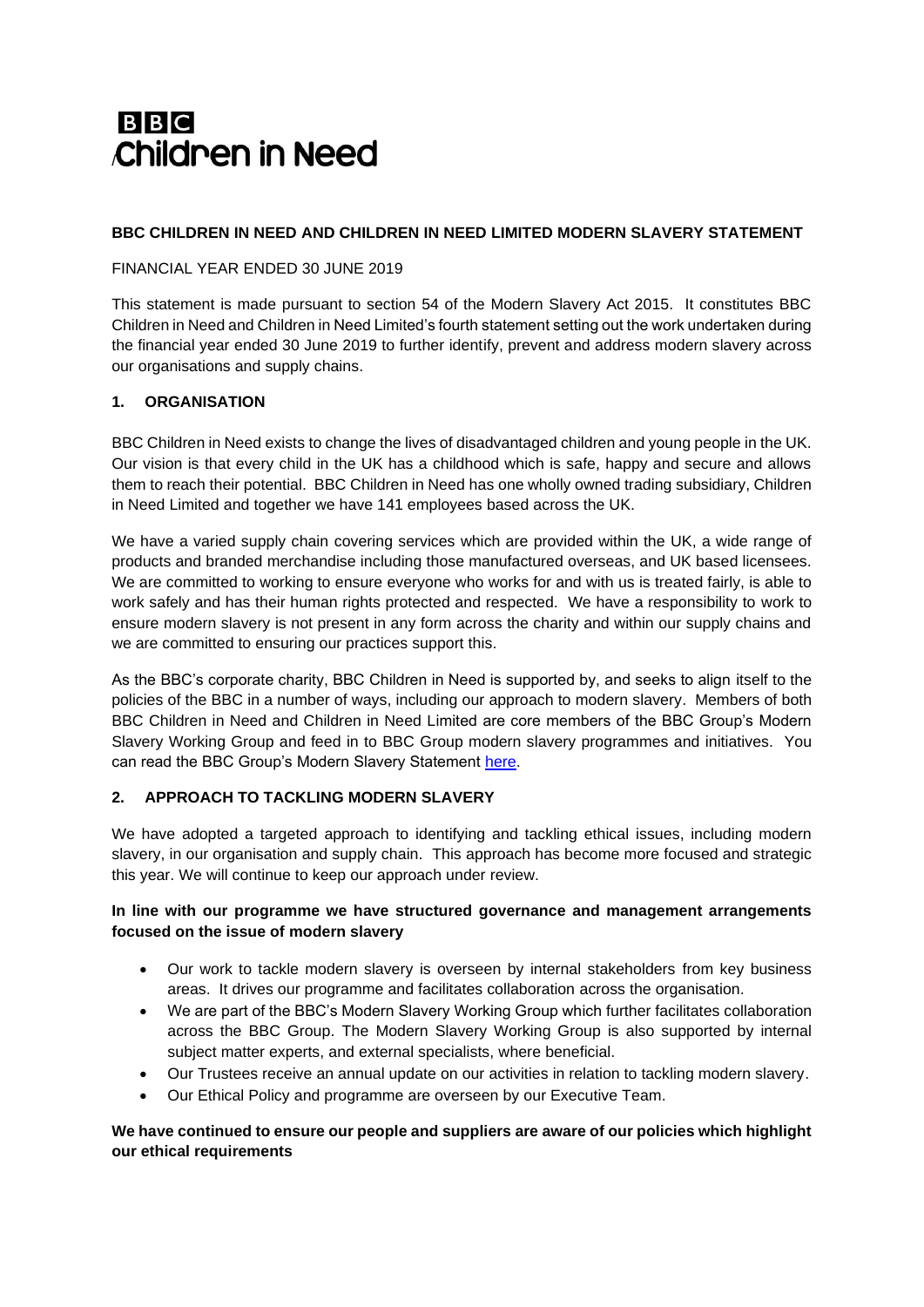- Our policies and guidelines across the organisation and the BBC set out our expectations of our people, stakeholders and suppliers. All staff involved in sourcing or licensing of products are also expected to follow the requirements of our ethical trading programme.
- Our Ethical Policy sets out our expectations of our suppliers. It is in line with the **Ethical Trading Initiative Base Code** and reflects the **International Labour Organisations Conventions and Recommendations** including clauses covering forced labour. This policy forms part of our standard Supplier Terms of Trade, Freelance Terms and our agreements with corporate partners and licensees, except in cases where licensees' own policies are deemed to set a higher standard than or equivalent to ours. The policy sets out our requirements on labour standards and is prefaced by a list of minimum standards that partners must meet before we are able to work with them. It is issued at the point of engagement with the individual or supplier and is reviewed periodically. A copy of our Ethical Policy is available on request.
- We continued to communicate the BBC's Code of Conduct internally to all members of the organisation. The Code sets our expectations of ethical conduct, fair, respectful treatment, and also highlights how our employees and others engaged on BBC Children in Need business may raise concerns.

### **Risk assessment remained a crucial step in helping determine where people are most at risk across our organisation and supply chain.**

- We conducted our annual risk assessment with input from relevant internal teams to help identify where greater ethical risk exists to help target our activity. We considered where workers are more likely to be at risk of ethical issues, including modern slavery, based on the type of product or service being provided, their geographic location and any known previous issues. For our suppliers, we also considered their relationship with us in terms of scale and type. These factors affect our ability to influence and impact change.
- From this risk assessment, we identified that our risk continues to be greatest in our supply chain categories of official merchandise, branded product for promotional use and licensed product. Our due diligence measures therefore continued to focus on these areas.

# **Our due diligence processes were embedded and strengthened during the year to help identify and monitor issues**

- We have continued to focus on fully embedding our due diligence processes on an operational level through the consistent review of appropriate documentation, with a specific focus on our high risk areas.
- For a risk based selection of our suppliers:
	- o we reviewed ethical trade questionnaires or audit reports for our core product and introduced more thorough due diligence into our licensed product approval process;
	- $\circ$  in addition to carrying out our own risk assessments and monitoring, we sought support from internal specialists within the BBC to conduct a second verification of our due diligence process and evaluations for key merchandise suppliers; and
	- $\circ$  we also further reviewed some of our key incumbent suppliers' ethical trade practices in other areas of the organisation.

#### **We continue to build awareness across key internal and external stakeholders**

- Mandatory training on ethical and fair trading remains part of our awareness approach for relevant members of staff, along with regular knowledge sharing.
- Detailed one to one guidance on our ethical programme and requirements is provided by senior trading staff to those in sourcing, trading and licensing roles to ensure consistent and effective implementation.